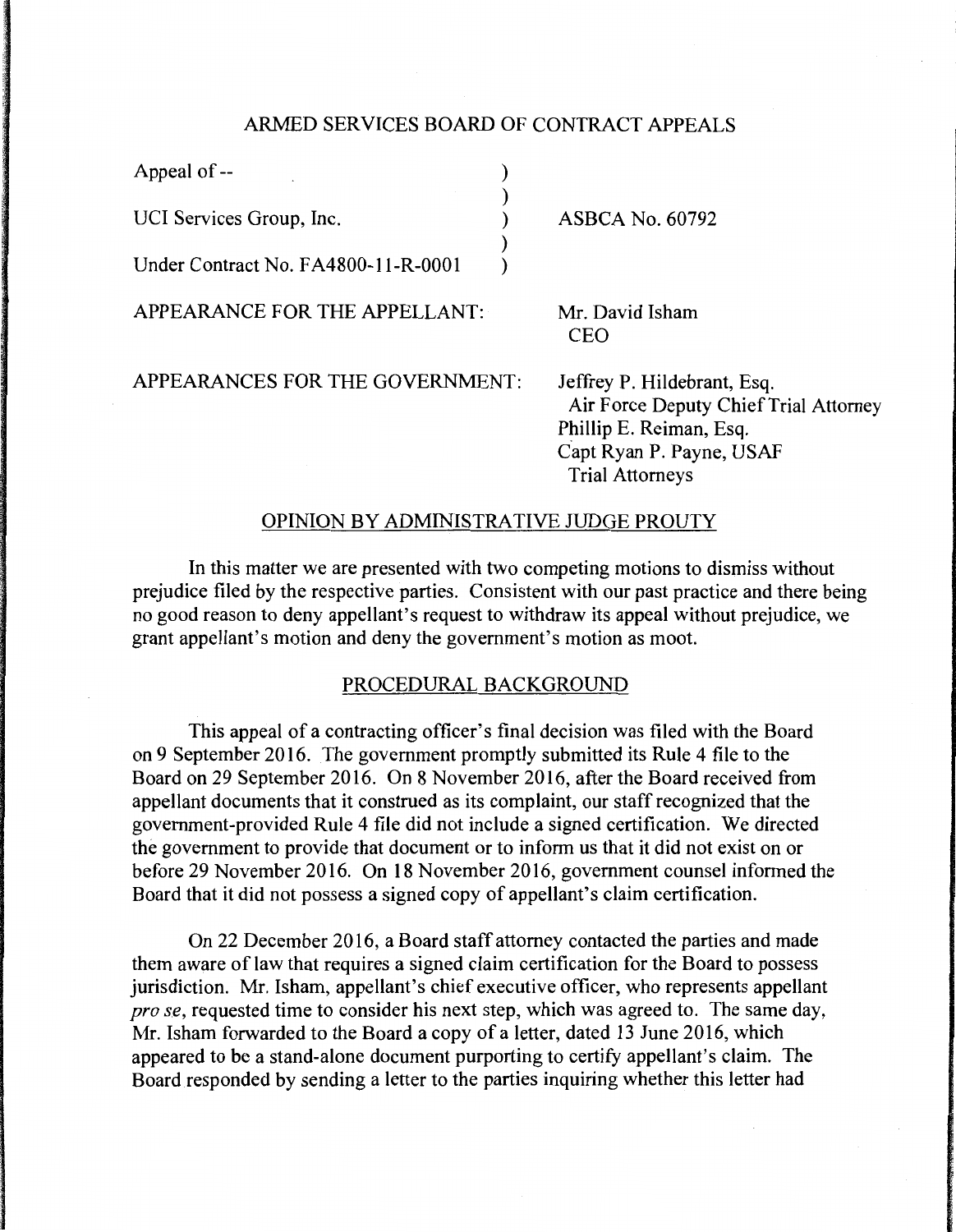been submitted to the contracting officer prior to the appeal and directing the government to file a briefing on the matter by 30 January 2017.

On 16 January 2017, Mr. Isham sent an email to the Board stating that, "I would like to withdraw my appeal." The government responded with an email the next day stating that it had no objection to the withdrawal of the appeal and that it considered the request to obviate its need for further briefing on the appeal. On 23 January 2017, the staff attorney assigned to this appeal discussed Mr. !sham's request to withdraw the appeal with him and inquired whether he wished to do so with prejudice. Mr. Isham asked for time to consider the matter. On 25 January 2017, Mr. Isham sent an email to the Board explaining that he wished to withdraw the appeal because, "at this time" he did not have the resources to pursue it. He concluded by stating, "therefore, I am withdrawing my appeal without any prejudice." The next day, the staff attorney assigned to this appeal directed the government's attorney to send an email to the Recorder's Office with the government's viewpoint on appellant's request.

Matters became complicated on 27 January 2017, when government counsel sent two emails to the Board. The first email stated that the Air Force "will not object to the Board treating the Appellant's 'withdrawal' as a motion to dismiss without prejudice." The second email, sent a little more than four hours later, included an attached "Joint Motion to Dismiss," which was to be with prejudice. The later email represented that appellant "had objection to a Joint Motion to Dismiss with Prejudice." In a follow up conversation with the Board's staff attorney later that day, government counsel represented that he had meant to state, in the body of his second email, that appellant had "no objection" to a dismissal with prejudice. When contacted by the staff attorney on 1 February 2017, Mr. Isham stated that he had been confused by what government counsel had requested and wished to have a dismissal without prejudice as he had earlier requested. Government counsel, contacted by telephone the same day, reiterated the government's desire for a dismissal with prejudice.

On 9 February 2017, the Recorder's Office sent a letter to the parties summarizing the procedural posture and reminding them that a dismissal for lack of jurisdiction (which would be the grounds for a dismissal for failure to certify the claim) would be without prejudice. The government was then given 21 days to file a motion to dismiss for lack of a certified claim. The government did file such a motion on 15 February 2017, specifying that the appeal should be dismissed for lack of jurisdiction and not arguing that it should be with prejudice. Appellant has not responded to this motion despite a 9 March letter from the Recorder's Office explaining that, if it failed to do so by 30 March 2017, the Board could take action without further input from appellant.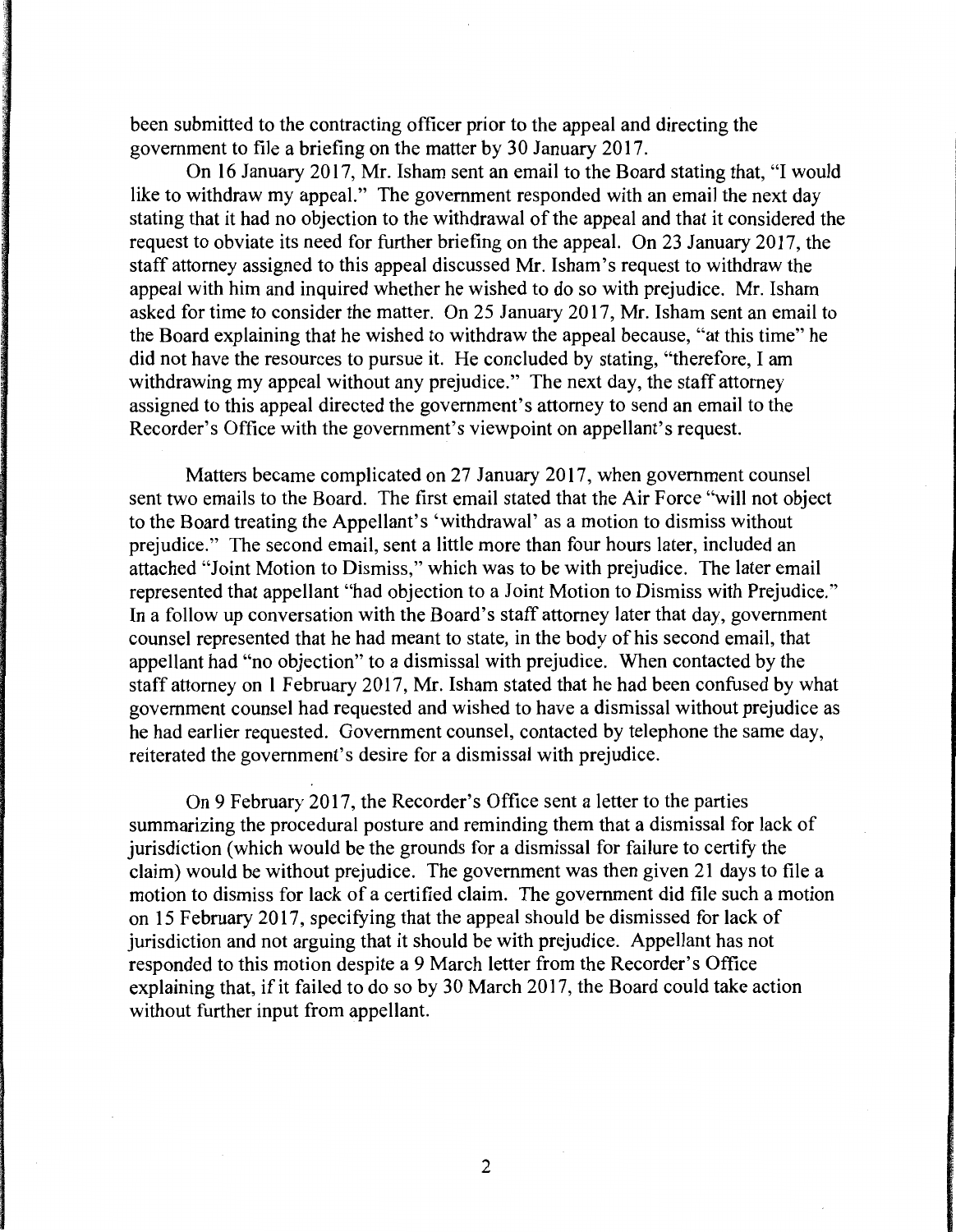## DECISION

Before the Board are two essentially unopposed motions from the respective parties that both seek the same result by different routes: dismissal of appellant's complaint without prejudice. We grant the first motion requesting this result, appellant's.

As discussed above, Mr. Isham has submitted multiple requests that his appeal be dismissed and that it be done so without prejudice. The government has never opposed the dismissal of the appeal. Only after its first, ambiguous email to the Board on 27 January 2017 stating that the government did not object to our considering Mr. !sham's request to the Board to be a motion for a dismissal without prejudice did the government request that the dismissal be with prejudice. And that request was posited as being supported by Mr. !sham's agreement to a prejudicial dismissal, rather than any law supporting the imposition of that type of dismissal. After Mr. Isham made clear that, whatever government counsel may have believed; he had never intended to agree to a dismissal with prejudice, the government continued to express its preference for a dismissal with prejudice. Whatever the government's preference, it has never provided us a principled opposition to granting appellant's request in full.

The government's subsequently-filed motion to dismiss for lack of jurisdiction, for failure to submit a certified claim, does not give us any reason to deny appellant's request. It is well established that the result of our granting a motion to dismiss for lack of jurisdiction is a dismissal without prejudice. *See Dick Pacific/GHEMM JV,*  ASBCA Nos. 55562, 55563, 07-1 BCA 1 33,469 at 165,920. Thus, were we to grant the government's motion, we would have the same end result that appellant is seeking.

We were presented with strikingly similar procedural circumstances in the appeal of *TTF, L.L.C.*, ASBCA No. 58494, 13 BCA 1 35,343 at 173,463. In *TTF*, like the matter here, the government submitted a motion to dismiss for lack of jurisdiction. *Id.* Appellant responded by making its own motion to dismiss, which the government opposed unless the dismissal were entered with prejudice. *Id.* We decided that, rather than grant the government motion to dismiss, it would be better to simply grant the appellant's motion to withdraw the appeal without prejudice. *Id.* at 173,464. We perceive no basis to depart from the reasonable, common sense approach of *TTF.*